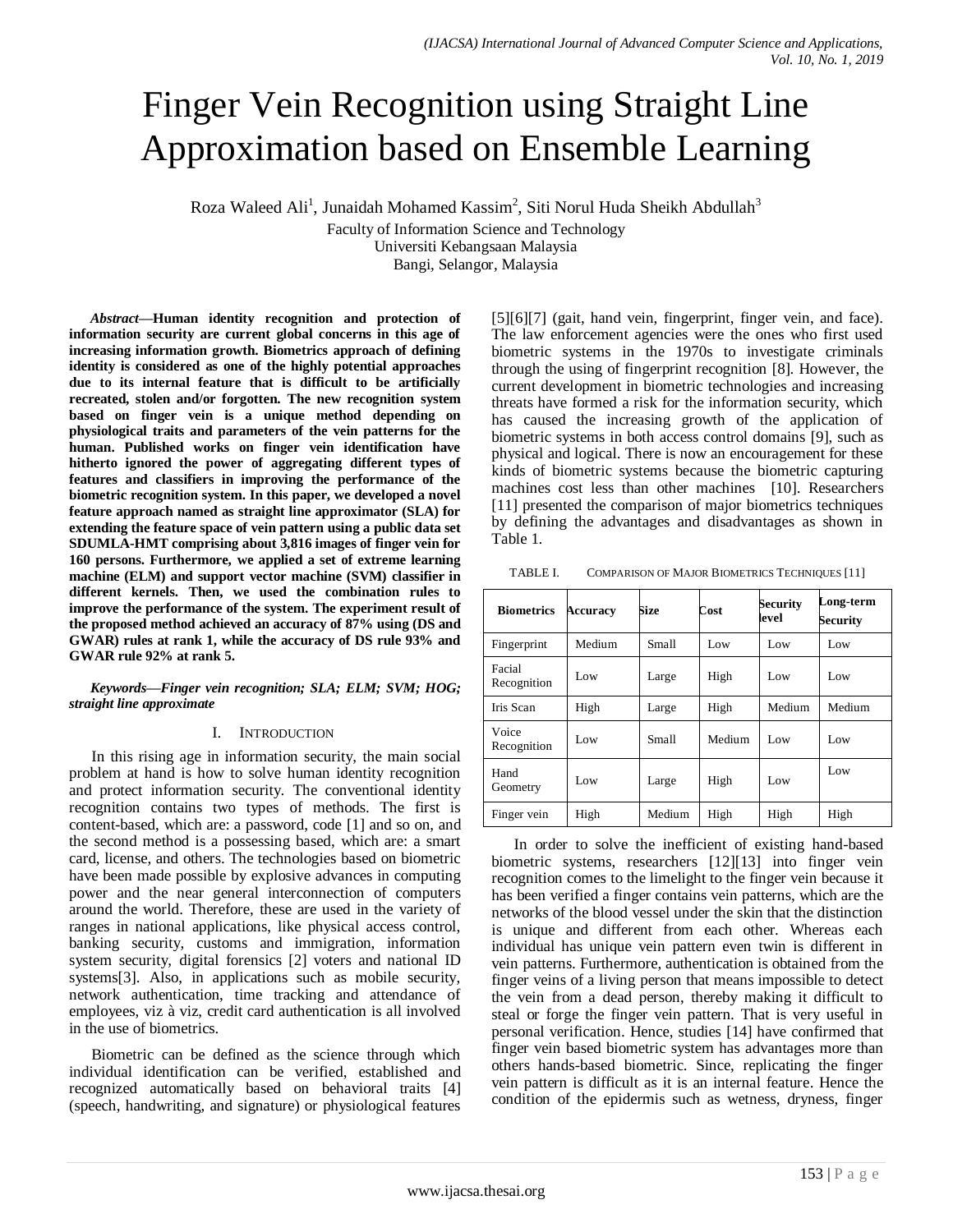pollution, and aging are not affecting the result of vein detection. Additionally, it only requires the person to place their fingers over a reader contactless and that makes authentication process easy to use, according to these advantages the study focused on finger vein as a high accuracy feature. The rest of the paper is organized as follow: Section II defines related works regarding finger vein recognition techniques. Section III illustrates the proposed technique in detail. Section IV presents the experimental results and Section V states the conclusion of the work.

#### II. LITERATURE SURVEY

In this section, an extensive review on finger vein recognition has been reported in detail by highlighting their strength and weaknesses Recently, Liu et al. 2018[15] presented a novel finger vein recognition algorithm by employing the use of a secure biometric template scheme based on deep learning and random projections that is called FVR-DLRP. This makes the use of biometric templates to be more secure, keep the original information even the passwords cracked. However, Deep learning needs huge data for training and computationally complex. While Dong et al. 2015[16] presented in their research on finger vein feature extraction method, a Multi- Orientation Weighted Symmetric Local Graph Structure (MOW-SLGS), which assigns weight to each edge with respect to the positional relationship between the edge and the target pixel. Their research also covered the use of the Extreme Learning Machine (ELM) which was expected to train and classify the vein feature extracted by the MOW-SLGS method. However, extreme learning machine has random weights in the input –hidden layer which causes nonstable performance unless an optimization of the weights is done.

Other authors Song et al. 2011[17] proposed method, which referred to as the mean curvature method. This method considers the vein pattern as a geometric shape and finds the negative mean curvatures. However, it only focuses on feature extraction. On the other hand, Wu & Liu 2011[18] used of a principal component analysis (PCA) as well as a linear discriminant analysis (LDA) and applied them to the image pre-processing as dimension reduction and feature extraction. In terms of the pattern classification, their system used an SVM and adaptive Neuro-fuzzy inference system (ANFIS) in which, they employed PCA method to remove noise residing in the discarded dimensions and retained the main feature by LDA. Hence, using that features in pattern classification and identification. However, the fuzzy approach has a lot of heuristics, a database includes a few numbers of subjects and the execution time is too long.

Then, Madhusudhan et al. 2018[19] proposed an algorithm that initially captured the finger-vein image and pre-processed using Gaussian blur and morphological operations. Then extract the features like a number of corner points and their location. Then, in order to test an authentication, the feature of an individual was fetched from the database and compared against the extracted features. If the comparison satisfies the predefined threshold value, then the authentication is successful. However, the threshold is a parameter that has to be tuned. Houjun Huang et al. 2017[20] used Deep Vein for finger vein verification based on deep convolutional neural networks. However, deep learning needs huge data for training and computationally complex. The accuracy of this method depends on the size of the training set, where it increases if the training set is large.

Next, Beining Huang et al. 2010[21] proposed a wide line detector method for feature extraction which allows obtaining accurate width information from the extracted feature then, developed a new pattern normalization model based on the supposition that the finger cross-sectional are similar to the ellipse and the vein denoted is closed to the finger surface which can reduce the distortion caused by the difference of finger structure. After four years Raghavendra et al. 2014[10] designed a new device distinguished with a low cost and one camera followed by near-infrared light to obtain high quality images for both fingerprint and finger vein at the same time, then used both the maximum curvature method and spectral minutiae representation (SMR) for feature extraction from the region of interest (ROI) of the finger vein image. Khellat-Kihel et al. 2014[22] presented a finger vein recognition system that uses a Support Vector Machine (SVM) based on a supervised training algorithm. This system used two methods in the pre-processing stage. The first method, included a median filter, histogram equalization, and segmentation while the second method, included a 2D Gabor filter, in order to assess the efficiency of the experiment in terms of its recognition rate. The finger vein recognition resides in the layer of machine learning where each individual classifier is trained on one of the developed features in the literature. Lastly, it will be interesting to incorporate an addition type of features to observe an additional improvement in the overall classifier. The objective of this paper is to design a geometrical feature for finger vein-based identification system.

# III. PROPOSED TECHNIQUE

In this section, the proposed technique namely Straight-Line Approximation and its detail steps are explained comprehensively. The block diagram of the development phases of finger vein recognition system is shown in Fig. 1. The methodology of a novel system for finger vein recognition will be provided. Initially, provided the preprocessing of the images, resize all the images in the dataset and localized the region of interest (ROI). Then, it will go through several approaches of vein pattern detection from the (ROI). Also, this section will explain the combination rules to aggregate the individual classifier. The detail description of a block diagram components is explained below:

# *A. Pre-Processing Images*

While passing the infrared through the skin, the finger region appears brighter than the background of the captured images. Therefore, most of these images contain shaded regions and noise at both sides of the finger. As a result, the pre-processing is combined based on three steps:

Step 1. Resize the image: this step includes reducing the number of pixels of the finger image without affecting the needed information for the identification. Therefore, all images in the dataset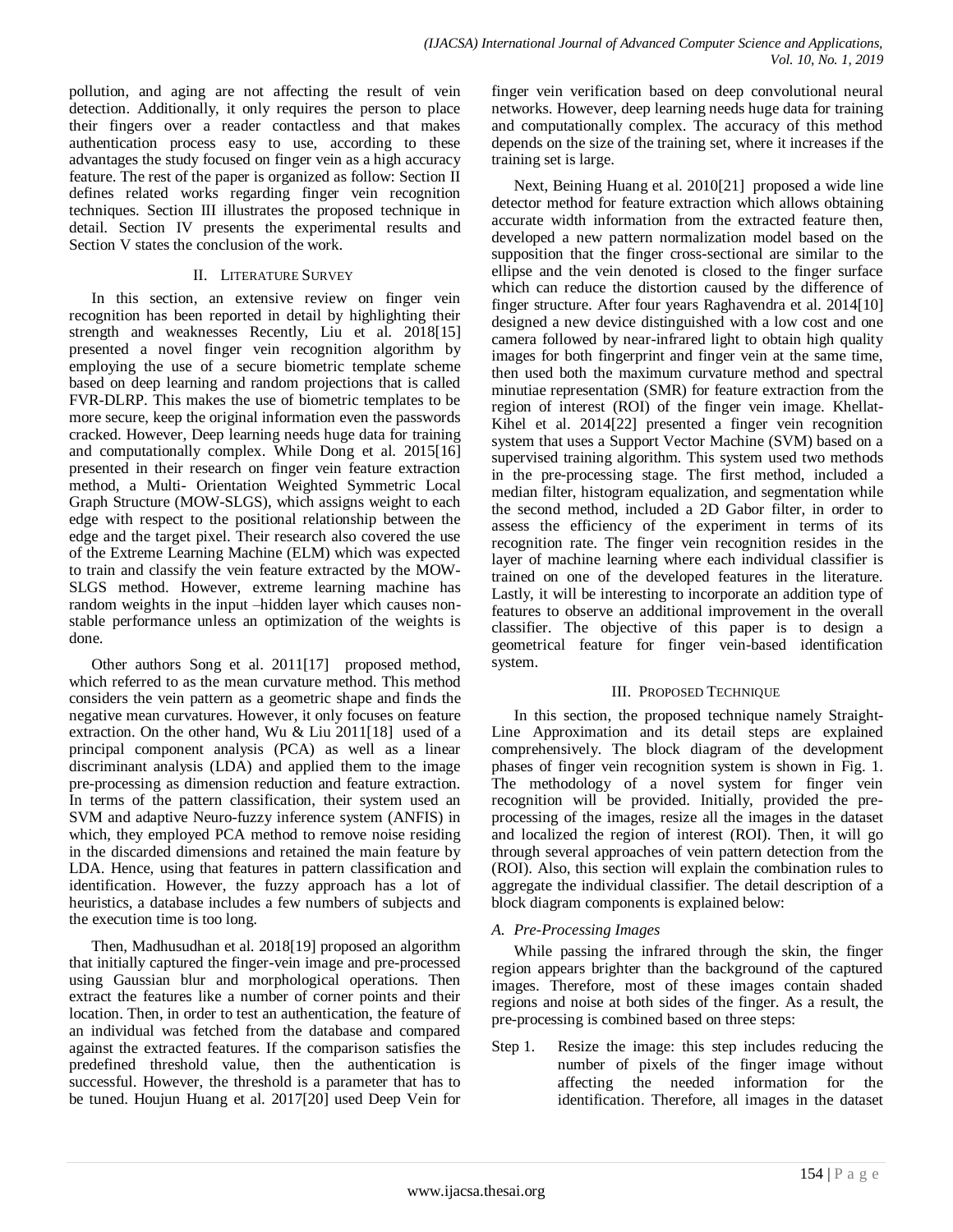are resized to (128×96 pixel) to increase the processing speed.

- Step 2. Contrast adjustment is another important step, in order to highlight the vein data and separate it from the background, that gives a better result for all the following steps in the identification.
- Step 3. The Region of Interest Detection or (ROI) detection: this step is important for reducing the computational complexity by selecting the subregion in the finger vein image in which the processing will be performed. This sub-region contains the needed information of the vein. For this purpose, the study adopts the Lee algorithm [23] to localizing (ROI) for normalization and feature extraction by using Mask filter. as shown in Fig. 2.



Fig 1. The Development Phases of Finger Vein Recognition System.



Fig 2. Localization of Different Fingers Region with the Mask.



Fig 3. Masks to Localize the Finger Region of the Image. (A) Detect the Upper Region of the Finger, (B) Detect the Lower Region of the Finger. Source [23].

The masking values are counted as shown in Fig. 3 (A and B), from the Y direction and each X position, including the position at which the masking value becomes maximal, are considered by the boundary position between the background and finger in the Y direction [23].

## *B. Finger Vein Detection*

The present study adopts three approaches to detect vein pattern from (ROI) extraction that has been proven providing good results through the previous literature. Those are; Maximum Curvature Method (MCM), Wide Line Detector (WLD), and Repeated Line tracking (RL) subsequently.

*1) Maximum curvature method:* This method used an algorithm to extract the vein pattern from finger images [24], that consists of three steps. The details are as follows:

#### *a) Extract the Center Position of the Veins*

Eventually, it produces the cross-sectional profile of the finger-vein in the image. In which the cross-sectional profile appears such as a ravine. Once the infrared passing through the finger, the vein objects appear darker than the background of the image. The position of the center lines of the veins is confirmed by assigning marks to each position, whereby the large mark is used as the deepest ravine of the vein in the finger image. This is followed by four stages: Firstly, calculation of the maximum curvatures in the cross-sectional profile to get the centerline position of the veins. Secondly, classifications were made to the curvatures of the crosssectional profile. Thirdly, assigning a score to each center position that represents the probability of the center positions are on the vein. Finally, in order to get the vein pattern pervasion in an image, the profiles of the vein in four directions are analyzed to get the vein pattern pervasion in all these directions, which they are vertical, horizontal and viz à viz the two-diagonal intersecting the vertical and horizontal directions at 45°. Thereby all the center positions are obtained by counting the maximum curvature.

#### *b) Connect the Center Position*

In order to connect the center points and remove noise, it is necessary to constantly check the two neighboring pixels on the right side and the left side of the pixel, especially if the value of the pixel and both right and left sides of the pixel are high, a line would be painted horizontal. On the other hand, if the value of the pixel is low and both sides of the pixel value are high, a line would be painted with a little gap at this pixel. As a result, it increases the pixel value to alleviate the gap and connect the line of the vein.

#### *c) Labelling the Images*

This step involves labeling the vein pattern by means of using a threshold, if the pixels with value are smaller than the threshold, label it as a part of the background. Else, if the pixels with value are bigger than the threshold, label it as a part of vein region. Here, the threshold is determined by maximizing the dispersion between the groups of values in the pixel.

*2) Repeated line tracking*: This method adopts the repeated tracking [25] on the dark lines of the vein pattern of the finger image purposely for obtaining a robust extraction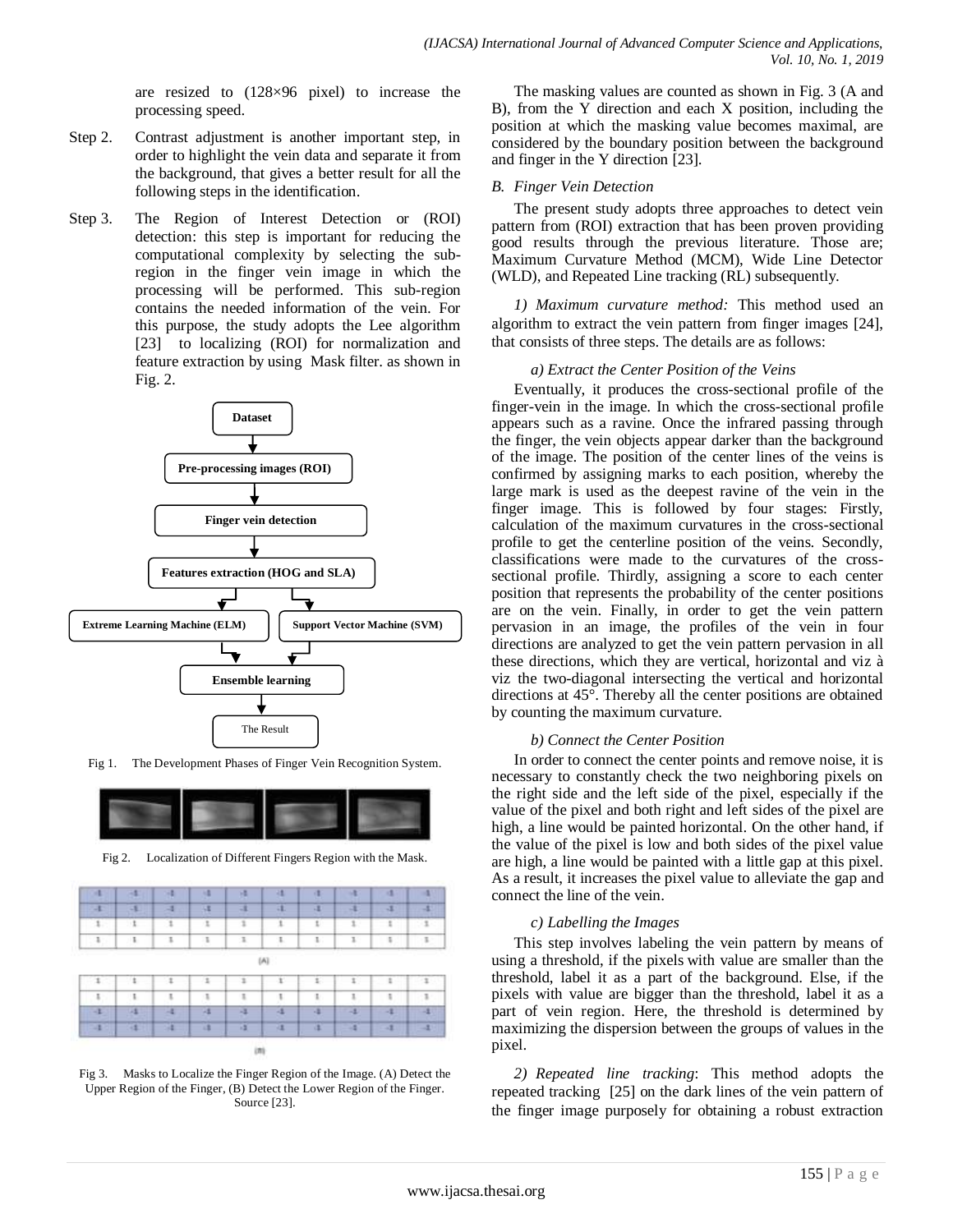feature. It uses any pixel of the image and considers the position of the pixel as a starting point  $(x_0, y_0)$ . Thereafter, moving pixel by pixel within the dark line of the vein. where, the depth of the cross-sectional profile of the vein appears as a ravine. Based on this, it is easy to detect the direction of the dark line by checking the depth of the cross-sectional profile (ravine) with the varying  $\theta i$ , and obtaining the deepest ravine subsequently. Later, the starting point track can be moved to the neighbor pixel along this direction.

Conversely, only a part of the veins within the image will be tracked if only single line-tracking operation is conducted. Therefore, to solve this issue, a vein-tracking should be started at various positions to determine the line-tracking trials which must be conducted equally across the image. This algorithm repeated about *n* times to detect the dark line according to the following steps:

- Step 4. Define the starting point for line tracking and the moving-direction attribute.
- Step 5. Detect the direction of the dark line and the movement of the tracking point.
- Step 6. Update the number of time points in the area space that have been tracked.
- Step 7. Repeat implementing steps (1 and 3) with *n* times.
- Step 8. Gain the finger vein pattern from the area space.

*3) Wide line detector*: This method used to extract the vein pattern by disregarding the thickness of the line [21] based on, a hypothesis as shown in Fig. 4. It coherently considers the cross-sectional profile of the finger vein is approximately ellipses [26].

This algorithm describes 0 as the values of pixels in the feature image as parts of the background and 255 as the values of pixels as parts of the vein region. As a result, Fig. 4 shows  $(x_0, y_0)$  denoted to a pixel at the center of the circle, while  $(x, y)$  any other pixel within the circle, and  $N(x_0, y_0)$  is the brightness of the pixel.

#### *C. Feature Extraction*

Two main sets of features are used for this identification. The first one is the Histogram of Oriented Gradient (HOG) [27] features. HOG features were selected because of its robustness in the classification performance. The second one is a novel feature named Straight Line Approximation feature  $(SLA)$ .



Fig 4. The Circular Vicinity Area.



Fig 5. Histogram of Oriented Gradients Features.



Fig 6. The Proposed Straight-Line Approximation Features.

The procedure of these features are including: Divide the pre-processing image into small sub-images (8×16) cells, each of these cells divided into blocks, the size of each block is  $(1\times1)$  as shown in Fig. 5. Then, it accumulates a histogram of edge orientation by obtaining the vertical and horizontal gradients for each pixel within the cell. Next, it combines the histogram entries used as the feature vector describing the object. Since a gradient is affected by illumination changes, therefore it normalizes the cells across larger regions for overcoming illumination invariance. Hence, a histogram gradient descriptor is assigned to each block within the cell whereby it contains the information for recognizing the object. The study develops its own feature extraction method. In this approach, the finger vein image after pre-processing is divided into sub-blocks represented by a grid. It carries out a line fitting for the points for each sub-block. Each line combines two components namely a slop and offset. As the result, the aggregations of the components in all the sub-blocks are known as Straight-Line Approximation features or (SLA) as shown in Fig. 6.

The lines in the coordinate plane can be described by a linear equation with the two dimensions as shown in equation (1). The non-vertical lines are described in the slope-intercept form, as the equation (2):

$$
V = \{(x, y) | ax + by = c\},\tag{1}
$$

$$
y = mx + b,\tag{2}
$$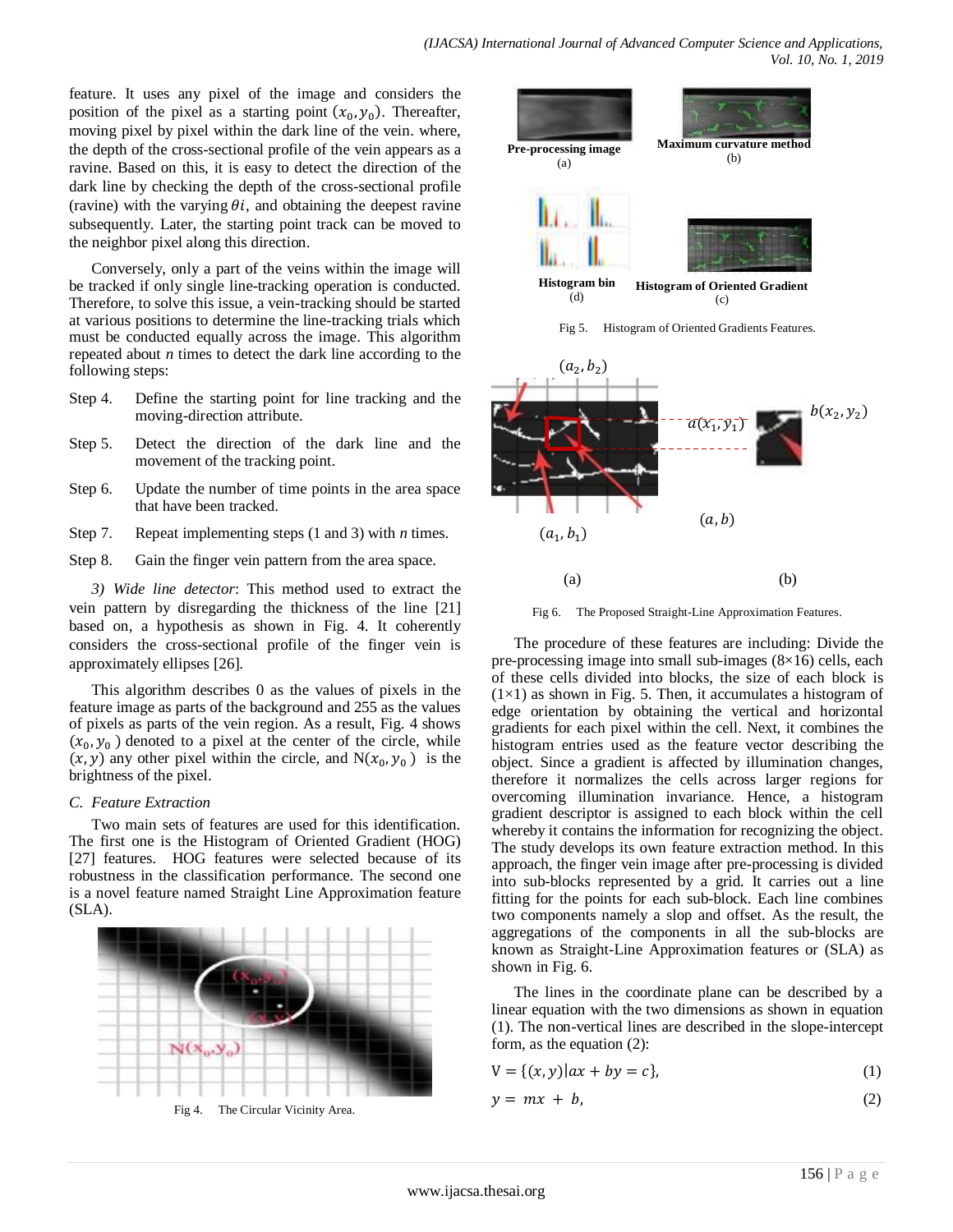where  $m$  represents a slope,  $b$  is a line and  $x$  is the separate variable of  $y = f(x)$ , the slope at the points  $a(x_1, y_1)$ .  $b(x_2, y_2)$  while  $x_1 \neq x_2$  is obtained by:

$$
m = (y_2 - y_1) / (x_2 - x_1)
$$
 (3)

$$
y - y_1 = ((y_2 - y_1) / (x_2 - x_1)) (x - x_1)
$$
 (4)

$$
y = ((y_2 - y_1) / (x_2 - x_1)) (x - x_1) + y_1
$$
 (5)

About two classifiers are deployed for testing and training the objects of (HOG and SLA) features namely Support Vector Machine and Extreme Learning Machine (ELM). MATLAB has been used for implementation.

#### *D. Classification*

There are two classifiers (ELM and SVM), in which each of them is trained on two types of features (HOG and SLA) separately. Also, each feature set is extracted from one of three detection approaches, such as a wide line detector, repeated line tracking and maximum curvature.

*1) Support vector machines*: Support Vector Machines (SVMs) are a set of related methods for supervised learning that is applicable to both regression and classification problems [28]. In this framework, learning means to estimate a function from a set of examples (the training sets). Therefore, in order to carry out its implementation, a learning machine must choose one function from a given set function, thereby minimizing a certain risk (the empirical risk). This means that the estimated function would be different from the actual (yet unknown) function. Additionally, the chosen set of functions as well as its training set, their risk depends on the complexity of the framework. Hence, a learning machine must find the best set of functions as determined by its complexity - and the best function in that set as represented in the following algorithm:

Inputs: Training examples  $\{x_1, x_2, \dots x_k, \dots x\}$  and class labels  $\{y_1, y_2, \ldots y_k, \ldots y\}$ . Minimize over  $\alpha_k$ :  $I=\frac{1}{2}$  $\frac{1}{2}\sum_{hk}y_h y_k \alpha_h \alpha_h (x_h.x_k + \lambda \delta_{hk}) - \sum_k \alpha_k$ Subject to:  $0 \le \alpha_k \le C$  and  $\sum_k \alpha_k y_k = 0$ Outputs: Parameters  $\alpha_k$ .

*2) Extreme learning machine*: This approach is about training one single hidden layer feed-forward neural network (SLFN). It is fast in performance because it uses small average weights that able to produce smaller training error in performance. Referring to the code presented by [29] the training combination is based on the following algorithm:

Step 1. Assign the weights for the input hidden layer were randomly

- Step 2. Calculate the output hidden matrix
- Step 3. Use Moore Penrose to find the hidden output matrix

#### *E. Ensemble Learning*

Ensemble learning method has enhanced the performance of multiple classifiers by aggregating the output of a set of classifiers. Each train applies one feature or more to produce an overall classification result [30].

*1) Combination rules*: The result of each classifier is presenting as a vector in the form of  $(\alpha_1 \alpha_2 ... \alpha_r)$  where *r* denotes to the number of classes. Each rule was applied on 12 classifiers. The classifiers are denoted as  $ELM_{i,j}$ , S where  $i = MC$ . RL. WLD  $j = HOG$ . SLA as shown in Equation (6). The results of 12 classifiers are combining into single combination classifier using two rules [31] with the aim of enhancing the performance of the finger vein recognition system.

$$
y_{is} = f((\alpha_1 \alpha_2 ... \alpha_r)^k) = (y_1 \ y_2 ... y_r)
$$
 (6)

We assumed  $k$  is the number of the classifiers,  $s$  is the output of each classifier for an entered image and  $y_{is}$  is the index of the outputs of the classifier.

#### *a) The General Weighted of the Average Rule (GWAR)*

Initially, this rule computes the global recognition rate of each classifier during the training step. Later, these values will be used to weight the average of the individual outputs, as shown in the Equation (7).

$$
y_{ir} = \frac{1}{k} \sum_{s=1}^{k} \mu_s \times y_{is} , \quad s = 1, ..., k; \quad k = 12,
$$
 (7)

where  $\mu_s$  the overall recognition-rate obtained by classifier during the training.

#### *b) The Dempster-Shafer (DS)*

This is an individual combination strategy. Based on decision templates, where  $Z$  is the labeled training set,  $Z = Z_1, ..., Z_N$ ,  $Z_j \in R^I$ ,  $(N)$  is the number of elements,  $(i)$ the number of features in the training set. A decision template  $DT_i$  of class *i*: and  $n \times k$  matrix defined by Equation (8):

$$
DT_i(p,q)(Z) = \frac{\sum_{j=1}^{N} ind(z_j, i) s_{p,q}(z_j)}{\sum_{j=1}^{N} ind(z_j, i)}
$$
(8)

where s is a matrix with two dimensions  $p = 1, ..., n$ ;  $q = 1, ..., k$  and ind $(z_i, i)$  is an indicator function equal 1 if  $z_i$  belongs to class i and =0 otherwise.  $DT_i(p,q)$  is the mean of the result obtained by the classifier  $q$  to the all elements of class  $q$  during the training step. The decision template  $DT_i$  represents the average classifiers outputs of the training set Z in class i. The decision profile of an entry  $(x)$  is defined as the current template. Dempster-Shafer rule  $(DS)$  use to an entry (x) to maximize the similarity between the decision template and decision profile. The  $DS$  algorithm [32] assume  $DT_i^i$  the row dimension  $i = 1, ..., n$  for the class  $j = 1, ..., k$  of the decision template, and  $\Phi_{i,i}$  represents the approximate value between  $DT_i^i$  and  $Ds(x)$  for every class  $j = 1, ..., k$  and any classifier  $s = 1, ..., n$ . As given in equation (9).

$$
\Phi_{j,i}\left(x\right) = \frac{\left(1 + \left\|p\tau_j^i - DS(x)\right\|^2\right)^{-1}}{\sum_{P=1}^k \left(1 + \left\|p\tau_p^j - DS(x)\right\|^2\right)^{-1}}\tag{9}
$$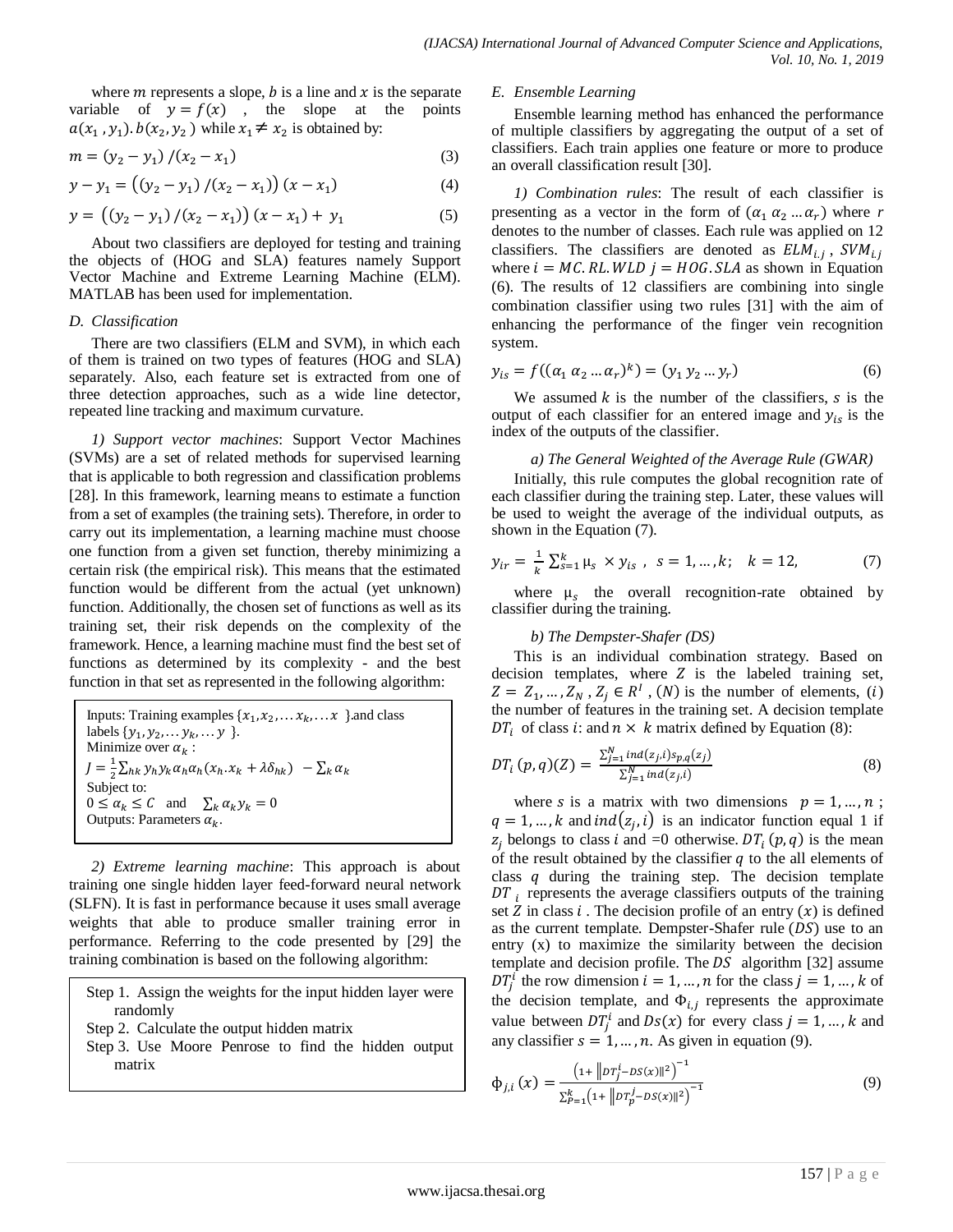where  $\| \cdot \|$  any matrix normal.

Then, compute the belief degrees for every class  $j =$ 1, ..., k and any classifier  $s = 1, ..., n$  as the following equations (10) and (11) subsequently:

$$
b_j\big(DS(x)\big) = \frac{\Phi_{j,s}\left(x\right)\prod_{k\neq j}\left(1-\Phi_{k,s}(x)\right)}{1-\Phi_{j,s}\left[\prod_{k\neq j}\left(1-\Phi_{k,s}(x)\right)\right]}
$$
(10)

$$
\mu_{\tilde{D}}^j(x) = C \prod_{s=1}^n b_j(DS(x)), \quad j = 1, \dots, k,
$$
\n(11)

where  $C$  is a normalization constant which is empirically set as 0.5.

#### IV. EXPERIMENTAL RESULTS

In order to know which features are most effective for finger vein recognition, the use of SVM classifier is made with different kernels to compare the proposed feature with the work of [33] as the baseline work. The results are shown in Table 2.

We observed the maximum curvature method of vein detection has achieved the best results in terms of the accuracy in general for the two sets of features compared with the other two approaches of the finger vein detection. Also, observed this method achieved the best accuracy 0.8349 for (HOG) features. While the best result for (SLA) features 0.7783 using the polynomial and quadratic function.

Furthermore, Table 3 shows the classification results for different activation function of (ELM) using different neurons in the hidden layer with two types of feature extraction (HOG and SLA), and the three (ROI) detection algorithms.

TABLE II. NUMERICAL VALUES OF SVM ACCURACY, USING THREE APPROACHES (MAXIMUM CURVATURE, REPEATED LINE TRACKING AND WIDE LINE DETECTOR) OF VEIN DETECTION WITH FOUR TYPE OF THE KERNELS (LINEAR, POLYNOMIAL, QUADRATIC, RBF) AND TWO TYPES OF FEATURES EXTRACTIONS (HOG AND SLA)

| Numerical values of SVM/<br>features | Accuracy<br>Of (HOG) | <b>Proposed accuracy</b><br>of (SLA) |
|--------------------------------------|----------------------|--------------------------------------|
| <b>SVM Linear/ MCM</b>               | 0.8302               | 0.7736                               |
| <b>SVM Linear/RLT</b>                | 0.7453               | 0.6226                               |
| SVM Linear/ WLD                      | 0.8066               | 0.7358                               |
| <b>SVM Polynomial/ MCM</b>           | 0.8349               | 0.7783                               |
| <b>SVM Polynomial/RLT</b>            | 0.7689               | 0.6415                               |
| <b>SVM Polynomial/ WLD</b>           | 0.8255               | 0.7406                               |
| SVM quadratic/ MCM                   | 0.8349               | 0.7783                               |
| SVM quadratic/RLT                    | 0.7689               | 0.6415                               |
| SVM quadratic/ WLD                   | 0.8255               | 0.7406                               |
| <b>SVM RBF/MCM</b>                   | 0.8160               | 0.7547                               |
| <b>SVM RBF/RLT</b>                   | 0.7642               | 0.6368                               |
| <b>SVM RBF/WLD</b>                   | 0.8207               | 0.7264                               |

TABLE III. NUMERICAL VALUES OF ELM ACCURACY USING THREE APPROACHES OF VEIN DETECTION (MCM, RL, WLD) AND TWO TYPES OF FEATURE EXTRACTIONS (HOG AND SLA) WITH DIFFERENT KERNELS (HARDLIM, RADIAL, SIGMOID, SINE, TRIANGLE) WITH 1000 NEURONS

| <b>Numerical values of ELM/features</b> | <b>Accuracy</b><br>Of (HOG) | <b>Proposed</b><br>accuracy of<br>(SLA) |
|-----------------------------------------|-----------------------------|-----------------------------------------|
| ELM hardlim/1000 neurons/MCM            | 0.7453                      | 0.6698                                  |
| ELM hardlim /1000 neurons/ RL           | 0.4764                      | 0.3538                                  |
| ELM hardlim /1000 neurons/ WLD          | 0.6509                      | 0.5708                                  |
| ELM radial/1000 neurons/ MCM            | 0.6132                      | 0.0236                                  |
| ELM radial /1000 neurons/ RL            | 0.4623                      | 0.0094                                  |
| ELM radial /1000 neurons/ WLD           | 0.6179                      | 0.0142                                  |
| ELM sigmoid/1000 neurons/ MCM           | 0.7877                      | 0.6462                                  |
| ELM sigmoid/1000 neurons/RL             | 0.6368                      | 0.3538                                  |
| ELM sigmoid/1000 neurons/ WLD           | 0.7123                      | 0.5613                                  |
| ELM sine /1000 neurons/ MCM             | 0.5425                      | 0.0094                                  |
| ELM sine / 1000 neurons/ RL             | 0.6132                      | 0.0094                                  |
| ELM sine / 1000 neurons/ WLD            | 0.6226                      | 0.0047                                  |
| ELM triangle/1000 neurons/ MCM          | 0.5425                      | 0.0189                                  |
| ELM triangle/1000 neurons/ RL           | 0.3208                      | 0.0094                                  |
| ELM triangle/1000 neurons/ WLD          | 0.4717                      | 0.0047                                  |

TABLE IV. OVERALL VALUES OF THE ACCURACIES OF THE TWO RULES FOR THE DIFFERENT COMBINATION OF FINGER VEIN DETECTION METHODS, CLASSIFIERS, AND FEATURES AT RANK 1 AND RANK 5

| <b>Combination rules</b> | <b>Rank 1</b> | Rank 5 |
|--------------------------|---------------|--------|
| <b>GWAR</b>              | 0.8774        | 0.9245 |
| DS                       | 0.8774        | 0.9340 |

We observed from the results. The maximum curvature method, in general, achieved the best results in an accuracy, in the two set of features (HOG and SLA) compared with the other two approaches. The accuracy of (HOG) features 0.7877 better than (SLA) using sigmoid function. Also, observed the maximum curvature method achieved best result for (SLA) features 0.6698 with activation function hardlim using 1000 neurons.

The aggregation result of the three (ROI) detection methods with (HOG and SLA) features and the two classifiers (SVM and ELM) are shown in Table 4, using two rules (DS and GWAR).

The overall performance of the system has been improved by using combination rules. Based on the recognition rate at two ranks generated, the obtained accuracy is approximately 87% for GWAR and DS at rank 1 while for rank 5, it is approximately 93% for DS and 92% for GWAR.